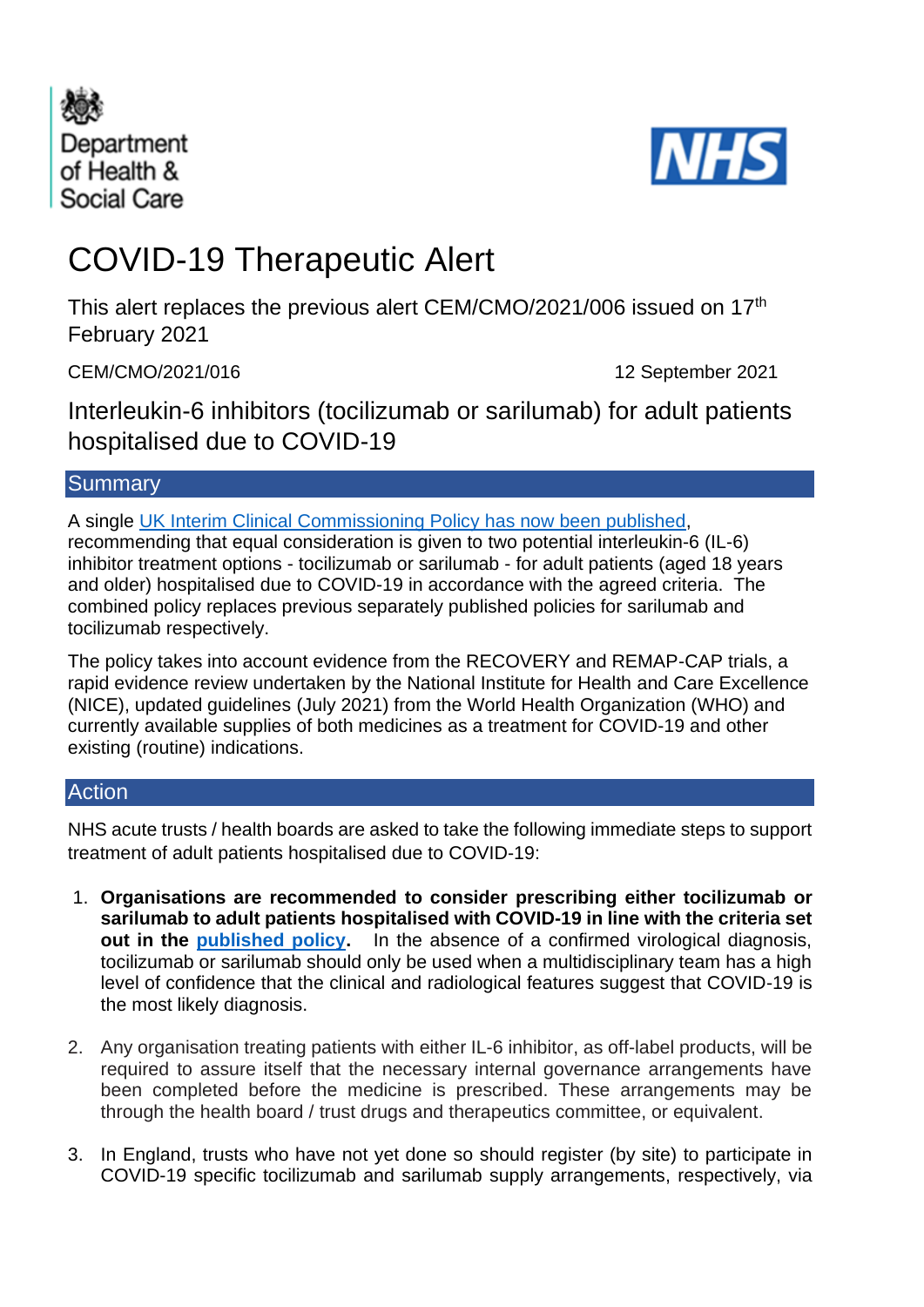Blueteq™. Blueteq should also then be used to confirm pre-authorisation for individual patients. Blueteq forms are now also available for post pubescent children under NHS England's [Medicines for Children Policy.](https://www.england.nhs.uk/publication/commissioning-medicines-for-children-specialised-services/) HSC Trusts in Northern Ireland should liaise with the Regional Pharmaceutical Procurement Service to register interest. In Scotland, Health Board Directors of Pharmacy should notify NHS National Procurement if they wish to participate. Health Boards in Wales should notify the All Wales Specialist Procurement Pharmacist of their intention to participate.

- 4. Order tocilizumab and sarilumab supply through existing (business as usual) routes. For those organisations who have formally confirmed they wish to participate, supply will be managed, where required, by providing an indicative maximum order 'cap' by hospital / trust. Retrospective reimbursement of medicines costs will continue to be managed as usual through the excluded drugs funding route in England. Further advice on this is available for Northern Ireland, Scotland and Wales.
- 5. Maintain access to intravenous tocilizumab for existing (non-COVID-19) indications including treatment of cytokine storm (CRS) following CAR-T cell therapy, rheumatoid arthritis (where appropriate), and paediatric indications.
- 6. Maintain access to subcutaneous sarilumab for existing rheumatoid arthritis patients.
- 7. Provide regular updates on the stock position to trust / hospital and regional pharmacy procurement lead / chief pharmacists.

## Product Details

Tocilizumab (RoActemra®) is supplied to the UK by Roche CHUGAI. It is a humanised monoclonal antibody against the interleukin-6 (IL-6) receptor.

Tocilizumab for intravenous use has a marketing authorisation for adults in the treatment of moderate to severe rheumatoid arthritis. Tocilizumab for intravenous use has marketing authorisations for children 2 years and over in the treatment of active systemic juvenile idiopathic arthritis, juvenile idiopathic polyarthritis and CAR-T induced cytokine release syndrome (CRS).

Sarilumab (Kevzara®) is supplied to the UK by Sanofi (Aventis Pharma Ltd). It is a human monoclonal antibody that specifically binds to interleukin-6 receptors and blocks the activity of pro-inflammatory cytokines.

Sarilumab for subcutaneous use has a marketing authorisation for adults with moderate to severe rheumatoid arthritis.

## **The published Interim Clinical Commissioning Policy cover off-label use of tocilizumab or sarilumab in adults as an intravenous infusion.**

# **Prescribing**

Tocilizumab and sarilumab are not licensed for use in COVID-19. As such, clinicians prescribing either tocilizumab or sarilumab for this indication should follow trust / hospital governance procedures in relation to the prescribing of off-label medicines.

Further guidance on the prescribing of off-label medicines can be found below: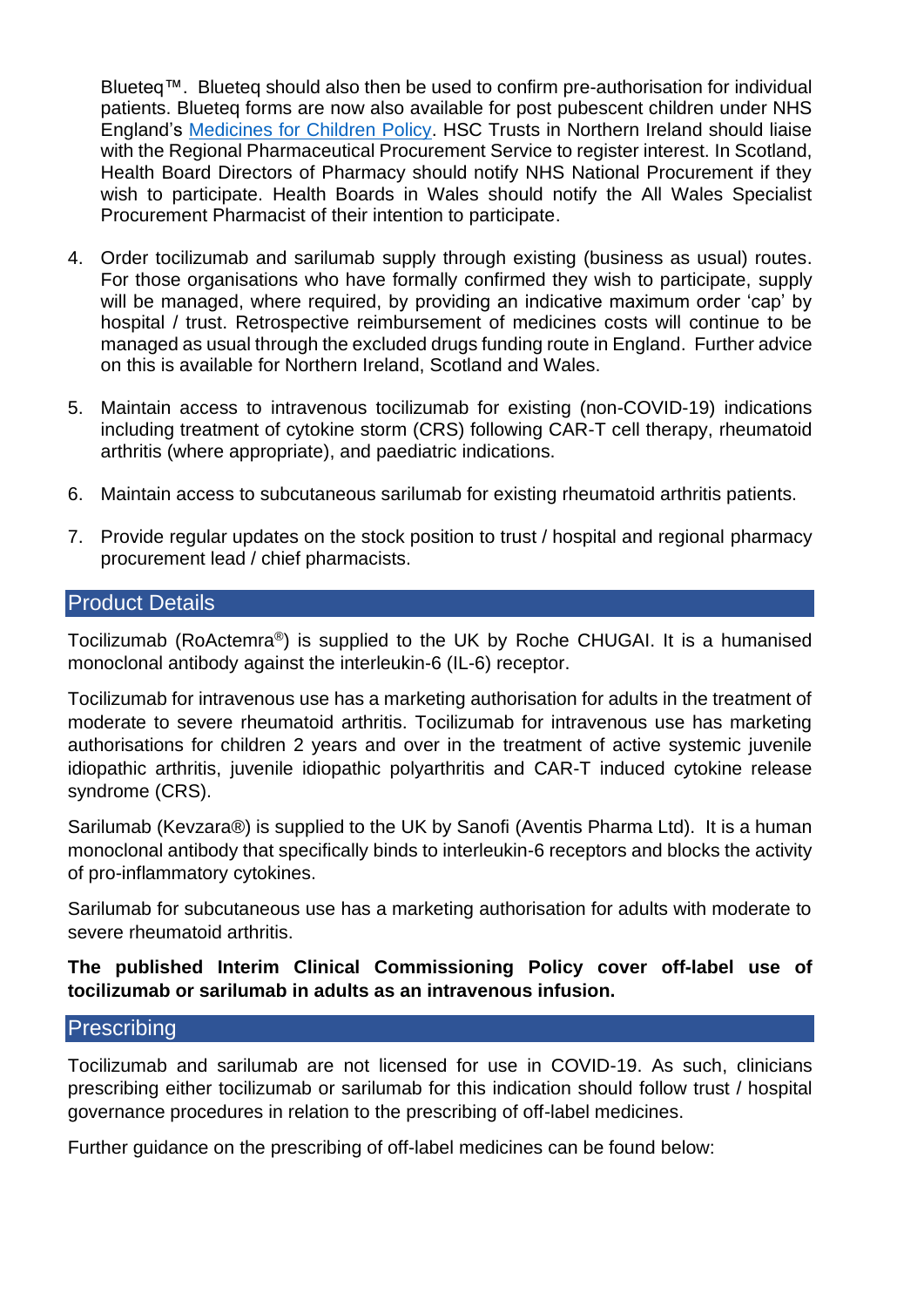- [https://www.gov.uk/drug-safety-update/off-label-or-unlicensed-use-of-medicines](https://www.gov.uk/drug-safety-update/off-label-or-unlicensed-use-of-medicines-prescribers-responsibilities)[prescribers-responsibilities](https://www.gov.uk/drug-safety-update/off-label-or-unlicensed-use-of-medicines-prescribers-responsibilities)
- [https://www.gmc-uk.org/ethical-guidance/ethical-guidance-for-doctors/good-practice](https://urldefense.proofpoint.com/v2/url?u=https-3A__www.gmc-2Duk.org_ethical-2Dguidance_ethical-2Dguidance-2Dfor-2Ddoctors_good-2Dpractice-2Din-2Dprescribing-2Dand-2Dmanaging-2Dmedicines-2Dand-2Ddevices_prescribing-2Dunlicensed-2Dmedicines&d=DwMGaQ&c=bXyEFqpHx20PVepeYtwgeyo6Hxa8iNFcGZACCQj1uNM&r=n6zCA1McNWvCqdYeP5pNyDKOMLB6xn-Ny00SahPudjI&m=ktsMQhrbHz8VmoAZKRy0YQ-aSecQW0OQt4XKOiK3Hpg&s=k-1PtoSDMfm91idMawrLspH6LWpSFchSdvKt8qzNnyU&e=)[in-prescribing-and-managing-medicines-and-devices/prescribing-unlicensed](https://urldefense.proofpoint.com/v2/url?u=https-3A__www.gmc-2Duk.org_ethical-2Dguidance_ethical-2Dguidance-2Dfor-2Ddoctors_good-2Dpractice-2Din-2Dprescribing-2Dand-2Dmanaging-2Dmedicines-2Dand-2Ddevices_prescribing-2Dunlicensed-2Dmedicines&d=DwMGaQ&c=bXyEFqpHx20PVepeYtwgeyo6Hxa8iNFcGZACCQj1uNM&r=n6zCA1McNWvCqdYeP5pNyDKOMLB6xn-Ny00SahPudjI&m=ktsMQhrbHz8VmoAZKRy0YQ-aSecQW0OQt4XKOiK3Hpg&s=k-1PtoSDMfm91idMawrLspH6LWpSFchSdvKt8qzNnyU&e=)[medicines](https://urldefense.proofpoint.com/v2/url?u=https-3A__www.gmc-2Duk.org_ethical-2Dguidance_ethical-2Dguidance-2Dfor-2Ddoctors_good-2Dpractice-2Din-2Dprescribing-2Dand-2Dmanaging-2Dmedicines-2Dand-2Ddevices_prescribing-2Dunlicensed-2Dmedicines&d=DwMGaQ&c=bXyEFqpHx20PVepeYtwgeyo6Hxa8iNFcGZACCQj1uNM&r=n6zCA1McNWvCqdYeP5pNyDKOMLB6xn-Ny00SahPudjI&m=ktsMQhrbHz8VmoAZKRy0YQ-aSecQW0OQt4XKOiK3Hpg&s=k-1PtoSDMfm91idMawrLspH6LWpSFchSdvKt8qzNnyU&e=)

## **Administration**

Tocilizumab should be administered as an intravenous infusion at a dose of 8mg per kg, up to a maximum dose of 800mg.

A single dose is to be administered. A second dose should not be considered, given the uncertainty over evidence of additional benefit as well as the need to maximise available supply.

Sarilumab should be administered as a single dose of 400mg (using 2 x 200mg prefilled syringes) as an intravenous infusion.

The Medusa monograph is available [here](https://medusa.wales.nhs.uk/IVGuideDisplayNewFormat.asp?Drugno=4222) (registration / log-on required).

**Neither tocilizumab nor sarilumab should be infused concomitantly in the same IV line with other medications.**

# Co-Administration

#### **Corticosteroids**

Administration of systemic dexamethasone or hydrocortisone is recommended in the management of patients with severe or critical COVID-19. Corticosteroids are not suggested in non-severe COVID-19 disease. Updated WHO guidance on the use of systemic corticosteroids in the management of COVID-19 can be found [here.](https://www.who.int/publications/i/item/WHO-2019-nCoV-Corticosteroids-2020.1) There is no interaction of tocilizumab or sarilumab with either dexamethasone or hydrocortisone expected.

#### **Remdesivir**

The Clinical Commissioning Policy for the use of remdesivir in hospitalised patients with COVID-19 who require supplemental oxygen can be found [here.](https://www.england.nhs.uk/coronavirus/wp-content/uploads/sites/52/2020/07/C0860-clinical-commissioning-policy-remdesivir-for-people-hospitalised-with-covid-19-v2-.pdf) There is no interaction of either tocilizumab, or sarilumab, with remdesivir expected.

For further information please visit the University of Liverpool COVID-19 Drug Interactions website [\(https://www.covid19-druginteractions.org/checker\)](https://www.covid19-druginteractions.org/checker).

# Monitoring, tracking and follow-up

IL-6 inhibitors are immunosuppressants which can suppress C-Reactive Protein (CRP) response for up to 3 months after administration. Monitoring of longer-term progress is recommended via recruitment of patients receiving these agents to the [ISARIC-CCP study.](https://isaric4c.net/) All handovers of clinical care (including between hospitals if patients are transferred, between levels of care and clinical teams within hospitals, and between hospitals and primary care) should explicitly mention that an IL-6 inhibitor has been given and the date of administration.

#### **Distribution**

NHS Trusts (NHS boards in Scotland and Wales)